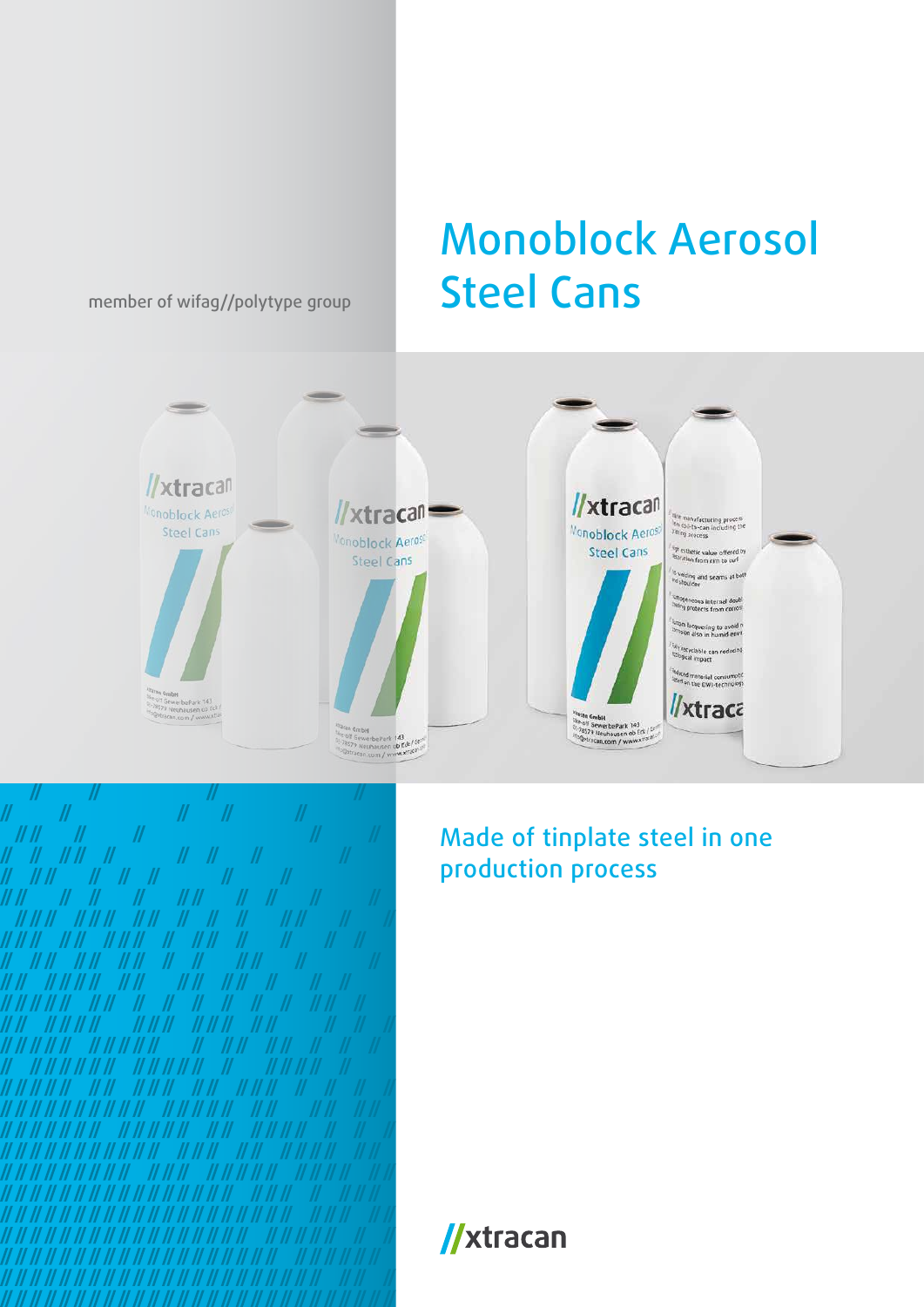**Brand new on the European market – Monoblock steel cans by //xtracan**



For monoblock aerosol steel cans, //xtracan is setting highly modern standards with its new DWI Line. In the frontend a steel cup is punched out of a steel coil and the cup is then ironed into a cylinder in the bodymaker. The cylinder is directly transfered into the integrated decoration unit with inside coating and up to 9 colour printing machine. Even digital printing is possible. With a modular necking system the can is necked to its individual style.

The new monoblock steel can is a perfect and safe packing solution for body care, home care and technical products.

//xtracan is the newly founded company of the wifagpolytype group, located on the Swabian Alb in the south of Baden-Wuerttemberg.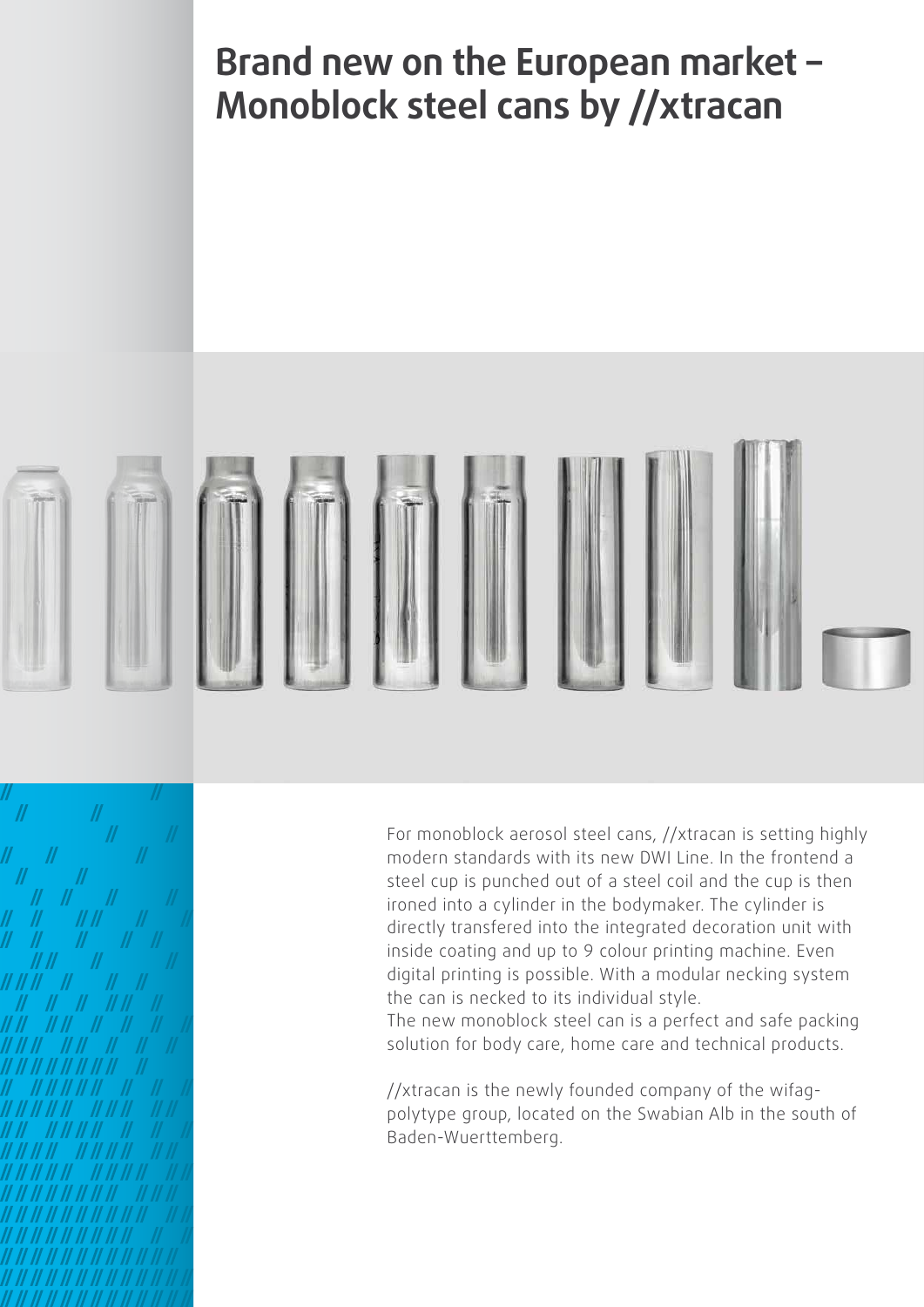## **Monoblock aerosol steel cans**

Innovative alternative to 2 or 3 piece cans. Lower risk of leakages and corrosion combined with a premium appearance. //xtracan will produce steel cans with a diameter of 66 mm for filling capacities of 300 ml, 400 ml and 500 ml and customized 360° printing design. Other can measures are possible on request. Please get in contact with us.



## Advantages

- $\mathcal I$  Production of the can is done in one process including printing
- Shorter production run lengths are possible with simplified inventory management and improved lead times
- Aesthetically pleasing optics of the can as the print can be done until the curl of the can and 360° print design with no need for orientation
- If No welding on the cylinder of the can and no seaming of components
- Improved pressure retention capability
- Minimal risk of corrosion of the can in wet rooms or areas with high humidity and high temperatures
- Minimal risk of corrosion on the inside of the can for water based products, because of no seam and no welding
- Different shoulder types possible